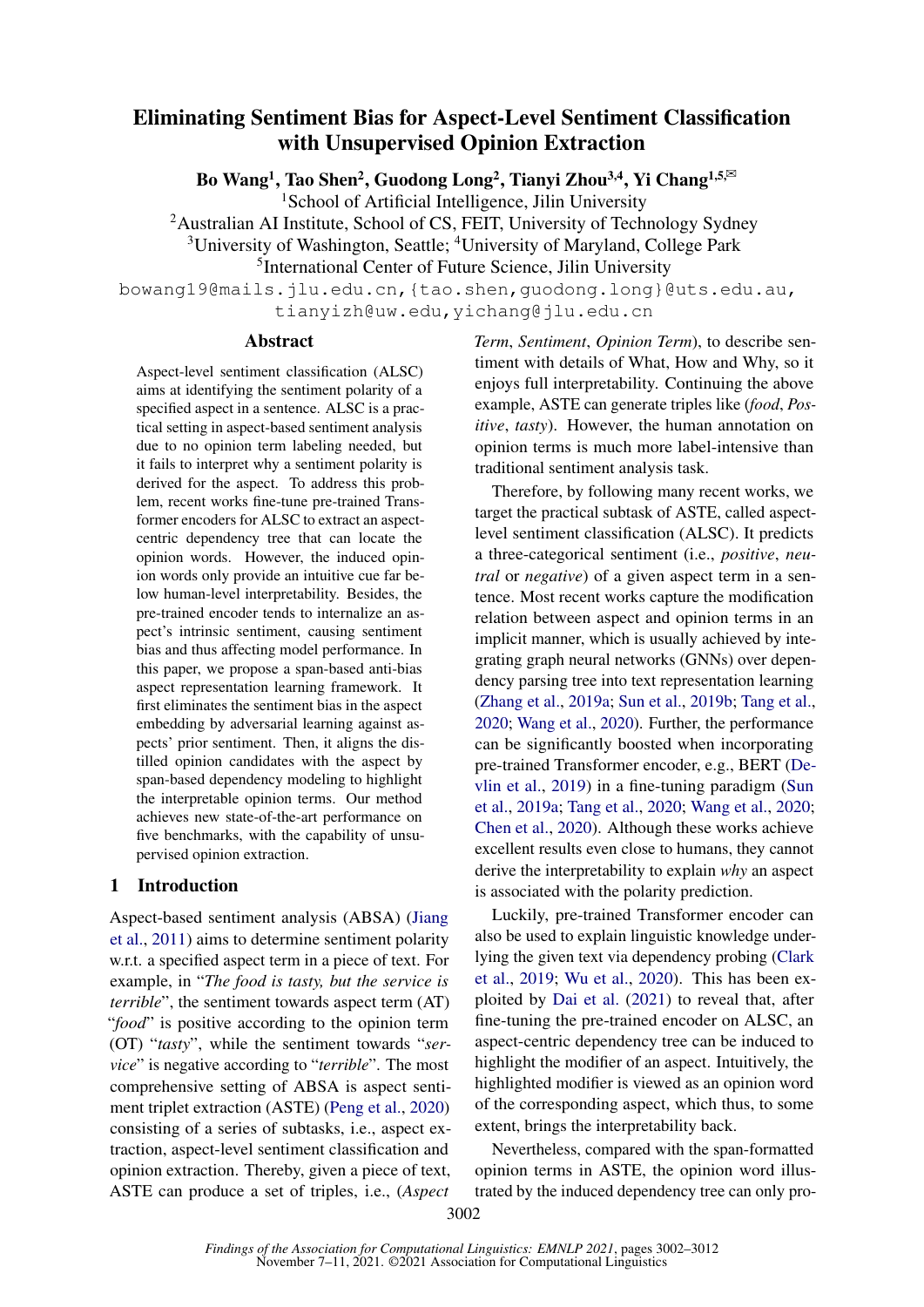vide an intuitive, noisy, word-level sentiment cue but is far from the human-level interpretability as in opinion extraction. What's worse, as verified by [Huang et al.](#page-8-5) [\(2020\)](#page-8-5), the Transformer pre-trained on large-scale raw corpora tends to internalize terms' intrinsic attributes, so it causes the problem of *sentiment bias* when generating text given a particular term prompt. In ALSC scenario, we found that *sentiment bias* also exists and affects a model to determine the sentiment of an aspect term regardless of its contextual information (e.g., opinion terms). The bias is especially obvious for the aspects that can imply strong sentiment themselves. For example, for "*There's candlelight and music*", a model based on pre-trained Transformer is likely to misclassify the sentiment towards "*music*" as positive, whereas the oracle label is neutral.

In this work, based on the pre-trained Transformer encoder to ensure state-of-the-art ALSC performance, we aim to eliminate sentiment bias in the ALSC scenario while equip the model with human-level aspect-opinion interpretability.

To this end, we propose a Span-based Anti-bias aspect Representation Learning (SARL) framework for ALSC with unsupervised opinion extraction. First, instead of widely feeding a concatenation of sentence and aspect into a pre-trained Transformer, we adopt a span-level paradigm [\(Hu](#page-8-6) [et al.,](#page-8-6) [2019;](#page-8-6) [Zhao et al.,](#page-10-1) [2020\)](#page-10-1) which focuses on deriving span representation of an aspect term. Then, we propose an anti-bias aspect encoding module to eliminate the sentiment bias existing in aspect representations, which is achieved by an adversarial learning against the aspect's prior sentiment indicated in SentiWordNet [\(Esuli and Sebastiani,](#page-8-7) [2006\)](#page-8-7). Next, built upon sentiment-agnostic aspect representation from the above encoder, we propose an aspect-opinion dependency alignment module to capture explicit modifications from opinion term candidates to the targeted aspect, and integrate the modifications into aspect representation via gating. The integrated representation is lastly passed into a neural classifier for sentiment prediction.

For pairwise aspect-opinion alignment via a span-based model, our work share a high-level inspiration with SpanMlt [\(Zhao et al.,](#page-10-1) [2020\)](#page-10-1) but differs in that, SpanMlt targets fully-supervised aspect and opinion terms extraction whereas ours leverages the alignment to empower aspect-opinion interpretability even without opinion supervisions.

Our main contributions are as follows:

• We propose a span-based aspect encoding

module to alleviate the sentiment bias problem from which pre-trained Transformers suffer.

- By a dependency aligner, our model can derive human-level aspect-opinion interpretability w/o opinion extraction supervisions.
- We achieve new state-of-the-art results on 5 ALSC datasets with extensive analyses and present metrics to measure the interpretability.

## 2 Methodology

This section begins with a task definition of ALSC. Then, we present our Span-based Anti-bias aspect Representation Learning (SARL) framework (as in Figure [1\)](#page-2-0) consisting of an adversarial anti-bias aspect encoder ([§2.1\)](#page-1-0) and a distilled aspect-opinion dependency aligner ([§2.2\)](#page-2-1). Lastly, we detail the training and inference of the proposed model ([§2.3\)](#page-4-0), including unsupervised opinion extraction.

**Task Definition.** Given a sentence with  $n$  words,  $\boldsymbol{x} = [x_1, \ldots, x_n]$ , ALSC aims to predict a threecategorical sentiment from  ${Positive, Neutral,}$  $Negative\}$  of an aspect term, a, where a is a span of x, from  $s^a$  and to  $e^a$ , i.e.,  $a = x_{s^a : e^a}$ .

#### <span id="page-1-0"></span>2.1 Adversarial Anti-bias Aspect Encoder

As suggested by [Devlin et al.](#page-8-1) [\(2019\)](#page-8-1) and verified by many works, a common practice to tackle pair inputs is feeding the pre-trained Transformer with a concatenation of them. Hence, many ALSC works [\(Jiang et al.,](#page-8-8) [2020;](#page-8-8) [Hou et al.,](#page-8-9) [2021\)](#page-8-9) feed a concatenation of the sentence  $x$  and an aspect  $a$  into the encoder. Nonetheless, considering that every aspect is a word span of the sentence, it is natural to employ a span-level paradigm for aspect representation, which has been proven as effective as the concatenation models [\(Zhou et al.,](#page-10-2) [2019;](#page-10-2) [Zhao](#page-10-1) [et al.,](#page-10-1) [2020\)](#page-10-1). Also, a span-level model is more efficient as it predicts the sentiment for all aspect terms in a single feed-forward process.

Span-level Aspect Representation. We thereby adopt the span-level paradigm to generate aspect representation. Formally, a Transformer is fed with a sentence without additional aspect terms,

<span id="page-1-2"></span><span id="page-1-1"></span>
$$
\boldsymbol{H} = \text{Transformer-Enc}(\boldsymbol{x}; \theta^{(ptm)}) \qquad (1)
$$

where,  $\boldsymbol{H} = [\boldsymbol{h}_1, \dots, \boldsymbol{h}_n] \in \mathbb{R}^{d \times n}$  denotes contextualized representations corresponding to all the words. Then, given span  $[s^a, e^a]$  of each aspect term  $a$ , we derive its representation by

$$
\boldsymbol{c}^{a} = [\boldsymbol{h}_{s}^{a}; \boldsymbol{h}_{e}^{a}; \text{Attn-Pool}(\boldsymbol{H}_{s^{a}:e^{a}}; \theta^{(aa)})], \qquad (2)
$$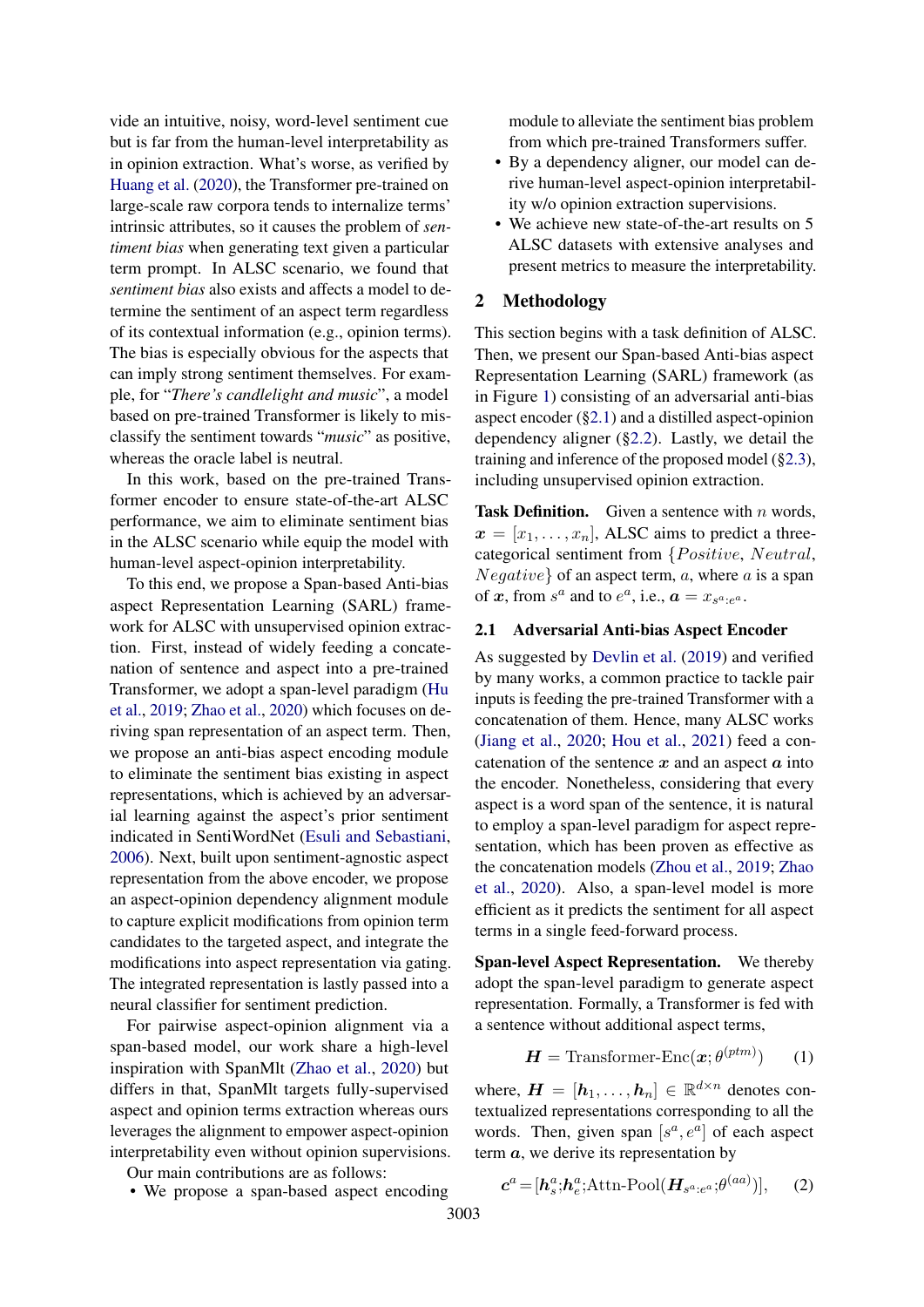<span id="page-2-0"></span>

Figure 1: An overview of proposed Span-based Anti-bias aspect Representation Learning (SARL) framework.

where  $\left[\cdot\right]$  is vector concatenation, Attn-Pool $\left(\cdot\right)$ is attention pooling to generate sequence-level embedding with multi-layer perceptron (MLP) derived weights [\(Lin et al.,](#page-8-10) [2017;](#page-8-10) [Liu et al.,](#page-8-11) [2016\)](#page-8-11). And  $c^a \in \mathbb{R}^{3d}$  is the resulting span-level aspect representation. In the remainder, we omit the aspect indicator, a, if no confusion caused. But, as briefed in [§1,](#page-0-0) sentiment bias will occur since the Transformer encoders pre-trained on large-scale text corpora incline to internalize the sentiment polarity of aspect terms. Hence, directly applying a classifier to the aspect representation  $c$  for its sentiment prediction will be affected.

Adversarial Anti-Bias Module. A promising way is leveraging adversarial learning to eliminate the sentiment bias of a particular aspect. Open questions still remain about how to define the *sentiment bias* as discriminator's objective and how to fool the discriminator for our anti-bias purpose. As an answer to the first answer, we resort to external sentiment knowledge, SentiWordNet [\(Esuli](#page-8-7) [and Sebastiani,](#page-8-7) [2006\)](#page-8-7), for its prior three-categorical sentiment for common lexicons and phrases. Given an aspect  $\alpha$  from a sentence, we can easily obtain its prior sentiment polarity  $y^{(pr)}$  by querying SentiWordNet. The prior sentiment polarity is the intrinsic attribute of an aspect, which thus can be viewed as its sentiment bias. Hence, we train a sen-

timent bias discriminator towards  $y^{(pr)}$  to exploit bias information underlying the aspect representation. Formally, we present an MLP-based neural classifier upon  $c$  as the discriminator, i.e.,

$$
\boldsymbol{p}^{(pr)} = \text{softmax}(\text{MLP}(\boldsymbol{c}^a; \theta^{(dis)})) \in \mathbb{R}^3. \quad (3)
$$

Next, training loss of this discriminator is

<span id="page-2-2"></span>
$$
\mathcal{L}^{(dis)}_{\theta^{(dis)}} = -\sum_{\mathcal{D}} \sum_{\mathcal{A}} \log p_{[\hat{y}=y^{(pr)}]}^{(pr)}, \quad (4)
$$

where  $D$  denotes ALSC dataset with sentence-level samples, where  $A$  denotes all aspects in a sentence, and  $p_{\text{Lip}}^{(pr)}$  $\left[\hat{y}^{(pr)}\right]$  denotes fetching the probability value corresponding to prior sentiment  $y^{(pr)}$ .

On the other side, to eliminate sentiment bias, the span-level aspect encoder aims to fool the discriminator towards generating neutral-sentiment representation. The adversarial loss is written as

$$
\mathcal{L}^{(adv)}_{\theta^{(prim)}, \theta^{(aa)}} = -\sum_{\mathcal{D}} \sum_{\mathcal{A}} \log \boldsymbol{p}_{[\hat{y}=\text{Neutral}]}^{(pr)}.\hspace{0.2cm} (5)
$$

With the adversarial learning between  $\mathcal{L}^{(dis)}$  and  $\mathcal{L}^{(adv)}$ , the aspect representation c can escape from sentiment bias and become sentiment-agnostic.

#### <span id="page-2-1"></span>2.2 Aspect-Opinion Dependency Aligner

As opinion term is also a span of words, it is intuitive to use a span-based alignment model [\(Lee](#page-8-12) [et al.,](#page-8-12) [2017\)](#page-8-12) for explicit modification from opinion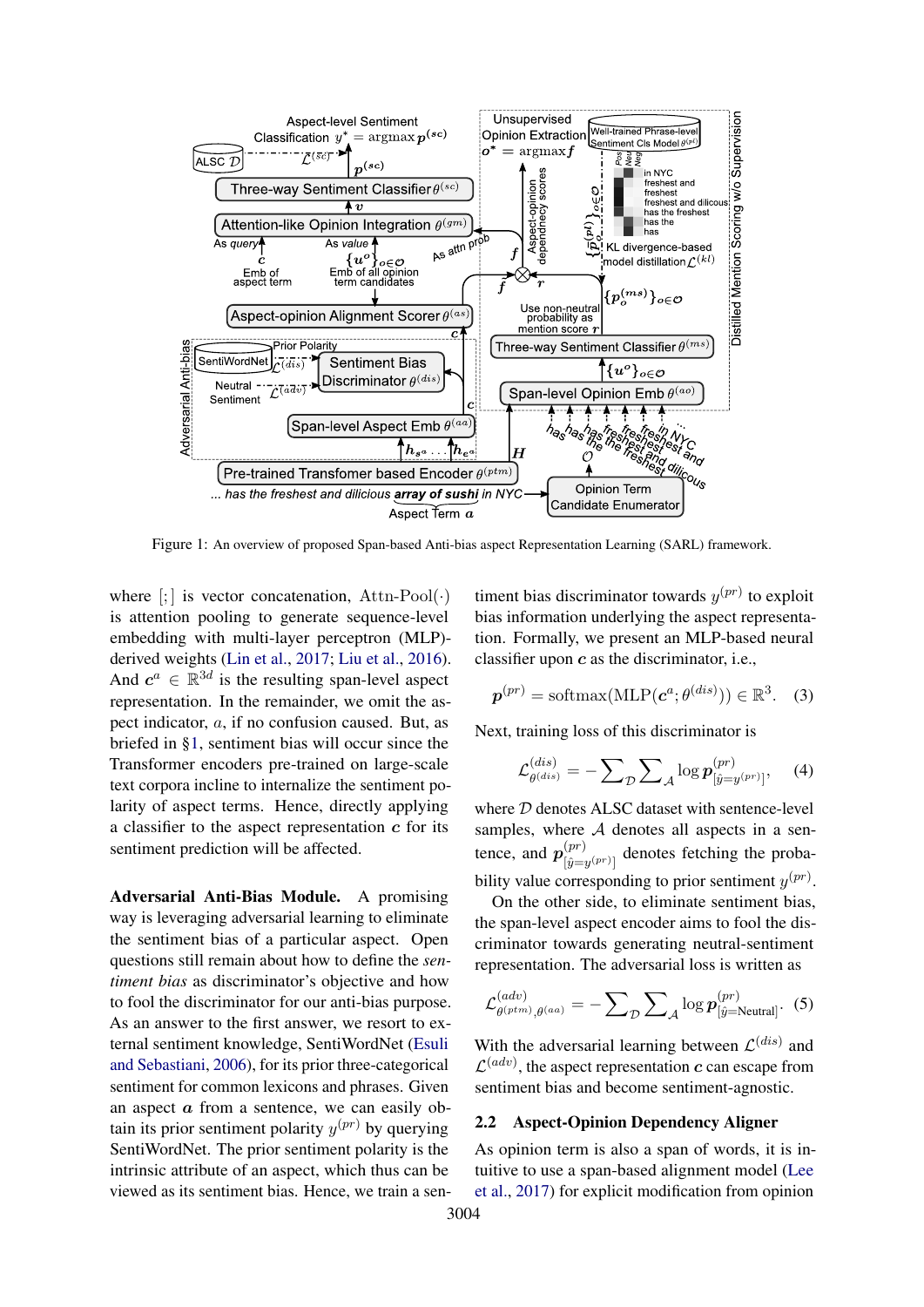terms to the aspect. This model is first proposed for co-reference resolution to align an entity mention with its antecedent, but usually requires full supervisions. For example, it has been adapted to extract pair-wise aspect and opinion terms [\(Zhao](#page-10-1) [et al.,](#page-10-1) [2020\)](#page-10-1) in ABSA, and the supervisions include both opinion terms and aspect-opinion associations but none of them is available in ALSC.

Fortunately, built upon the sentiment-agnostic aspect representation derived from the above encoder, the span-based alignment model is likely to automatically learn the dependency between opinion and aspect spans, which is guided by the aspect's sentiment label. To this end, we present an aspectopinion dependency aligner w/o supervisions.

Opinion Term Candidates. Similar with [Lee](#page-8-12) [et al.](#page-8-12) [\(2017\)](#page-8-12) and [Zhao et al.](#page-10-1) [\(2020\)](#page-10-1), we first enumerate all the possible spans as candidates of opinion terms. Given the sentence  $\mathbf{x} = [x_1, \dots, x_n]$ , an opinion term candidate  $o$  is a span of words from  $s^o$  and to  $e^o$ , i.e.,  $o = x_{s^o : e^o}$ . A set of all the opinion term candidates can be written as

$$
\mathcal{O} = \{x_{s^o:e^o} | 1 \le s^o \le e^o \le n \land e^o - s^o \le l
$$
  
 
$$
\land (e^o < s^a \lor s^o > e^a)\},\tag{6}
$$

where the last condition means no overlap between an arbitrary oracle aspect term and its opinion candidates, and  $m := |O|$ . Then, we can easily derive the representation of each candidate  $o \in \mathcal{O}$  given the contextualized embedding  $H$  by the encoder in Eq.[\(1\)](#page-1-1). We adopt the same scheme to generate span-level opinion embedding as in Eq.[\(2\)](#page-1-2), i.e.,

$$
\boldsymbol{u}^o = [\boldsymbol{h}_{s^o}; \boldsymbol{h}_{e^o}; \text{Attn-Pool}(\boldsymbol{H}_{s^o:e^o}; \theta^{(ao)})], \quad (7)
$$

where the resulting vector  $u^o \in \mathbb{R}^{3d}$  represents the candidate o. Thus, we can get a set of candidate representations,  $\boldsymbol{U} = {\boldsymbol{u}^o}_{\forall o \in \mathcal{O}} \in \mathbb{R}^{3d \times m}$ .

Following previous models [\(Lee et al.,](#page-8-12) [2017;](#page-8-12) [Zhao et al.,](#page-10-1) [2020\)](#page-10-1), two kinds of scores are generated for the dependency between opinions and aspects: (1) a sentiment mention score determines if a span candidate is an opinion mention; and (2) an aspect-opinion alignment score estimates the modification relation in an aspect-opinion pair.

Distilled Sentiment Mention Scoring. Most previous span-based alignment models employ an one-dim-out neural module (e.g., MLP with Sigmoid) to determine the confidence of a mention but require full supervision for accurate predictions. Considering such supervision is unavailable

in ALSC, we consequently weaken the supervision from "whether a mention is a gold opinion term" to "whether a mention expresses a sentiment polarity". The weak supervision can be readily obtained from a well-trained phrase-level sentiment classification model via distilling model [\(Hinton et al.,](#page-8-13) [2015\)](#page-8-13). Hence, we first employ an MLP-based classifier built upon an opinion term candidate  $u^{\circ}$  to derive a three-categorical sentiment distribution,

$$
\boldsymbol{p}_o^{(ms)} = \text{softmax}(\text{MLP}(\boldsymbol{u}^o; \theta^{(ms)})) \in \mathbb{R}^3; \quad (8)
$$

and a phrase-level sentiment classification model is

$$
\bar{\boldsymbol{p}}_o^{(pl)} = \text{Senti-Model}(\boldsymbol{o}; \theta^{(pl)}), \tag{9}
$$

which is also based on a pre-trained Transformer and trained on a popular phrase-level sentiment analysis dataset, Stanford Sentiment Treebank [\(Socher et al.,](#page-9-6) [2013\)](#page-9-6). Then, we can define a soft loss of sentiment distillation based on Kullback–Leibler (KL) divergence, i.e.,

<span id="page-3-0"></span>
$$
\mathcal{L}^{(kl)} = \text{KL}(\bar{\boldsymbol{p}}_o^{(pl)} || \boldsymbol{p}_o^{(ms)}).
$$
 (10)

Last, we use the non-neutral probability as the confidence of a mention expressing sentiment polarity, i.e., the sentiment mention score,

$$
r^o := 1 - \mathbf{p}_o^{(ms)}[\hat{y} = \text{Neutral}], \ \forall \mathbf{o} \in \mathcal{O}, \quad (11)
$$

$$
\boldsymbol{r} = \{r^o\}_{o \in \mathcal{O}} \in \mathbb{R}^m. \tag{12}
$$

Aspect-Opinion Dependency Modeling. Besides the mention score, we use an MLP to estimate the alignment between the aspect and opinion candidates. First, we obtain a relationship representation by an interactive concatenation [\(Reimers and](#page-9-7) [Gurevych,](#page-9-7) [2019\)](#page-9-7) of their span-level embeddings,

$$
\boldsymbol{q}^o = [\boldsymbol{c}; \boldsymbol{u}^o; \boldsymbol{c} \odot \boldsymbol{u}^o; \boldsymbol{z}^o], \ \forall \boldsymbol{o} \in \mathcal{O}, \qquad (13)
$$

where " $\odot$ " is Hadamard product and  $z$  is a learnable relative-position embedding indicating their distance over the syntactic dependency parsing tree of the sentence. Again, please note we omitted the superscript  $\alpha$  in the equation for simplification. Next,  $q^{\circ}$  is passed into an MLP-based scorer to calculate pairwise alignment score, i.e.,

$$
\tilde{f}^o = \text{MLP}(\boldsymbol{q}^o; \theta^{(as)}) \in \mathbb{R}, \ \forall \boldsymbol{o} \in \mathcal{O}, \qquad (14)
$$

$$
\tilde{\boldsymbol{f}} = \{f^o\}_{o \in \mathcal{O}} \in \mathbb{R}^m. \tag{15}
$$

Then, we apply softmax to  $\tilde{f}$  for normalized alignment scores, which are subsequently weighted by the corresponding sentiment mention scores  $r$  in Eq.[\(12\)](#page-3-0) to derive the dependency scores between the aspect and all opinion candidates, i.e.,

<span id="page-3-1"></span>
$$
\boldsymbol{f} = \text{softmax}(\tilde{\boldsymbol{f}}) \odot \boldsymbol{r}.
$$
 (16)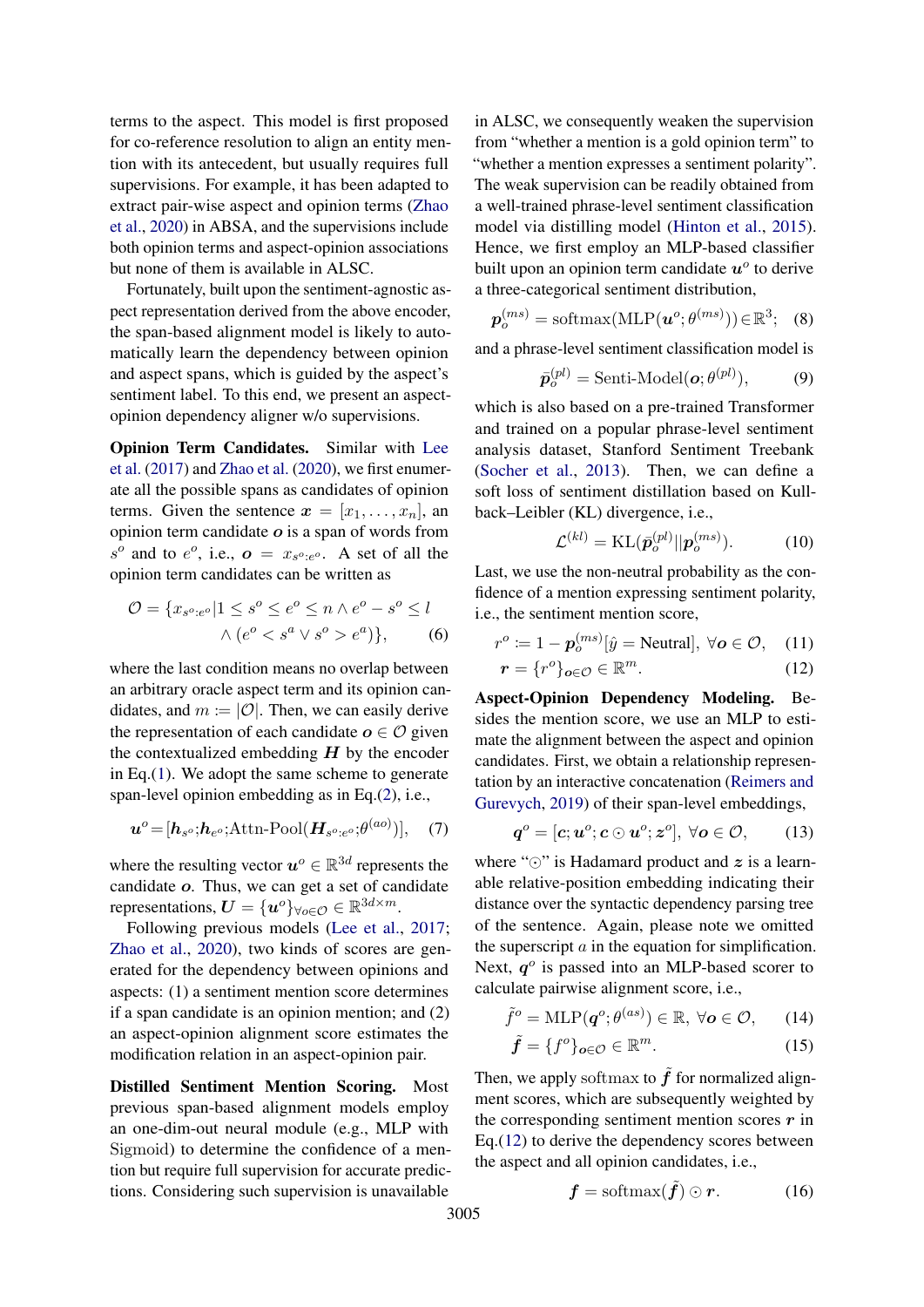<span id="page-4-2"></span>

| Dataset            | Positive |      | Neutral |      | Negative |             |  |
|--------------------|----------|------|---------|------|----------|-------------|--|
|                    | Train    | Test | Train   | Test | Train    | <b>Test</b> |  |
| Laptop14           | 994      | 341  | 464     | 169  | 870      | 128         |  |
| Rest14             | 2164     | 728  | 637     | 196  | 807      | 196         |  |
| Rest <sub>15</sub> | 912      | 326  | 36      | 34   | 256      | 182         |  |
| Rest <sub>16</sub> | 1240     | 469  | 69      | 30   | 439      | 117         |  |
| Twitter            | 1561     | 173  | 3127    | 346  | 1560     | 173         |  |

Table 1: Summary statistics of five benchmark datasets.

"Dummy" Opinion Term. However, a special scenario has been often ignored when capturing the aspect-opinion dependency or alignment. That is, an aspect term may not correspond to any opinion (statistically,  $> 65\%$  of neutral-labeled aspects in benchmarks w/o opinion). To remedy this, we adopt a concept of "*dummy span*" that indicates no opinion term in the sentence towards an aspect. We can imply aspect-"dummy" dependency score by considering the neutral-sentiment probability of the aligned opinion term candidates, i.e.,

$$
f^{(d)} = \delta \sum \left( \text{softmax}(\tilde{f}) \odot (1 - r) \right), \quad (17)
$$

where  $\delta$  denotes a re-scaling hyperparameter. So we rewrite the normalized dependency scores as

$$
\boldsymbol{f} \leftarrow [\boldsymbol{f}; \boldsymbol{f}^{(d)}] \in \mathbb{R}^{m+1}.
$$
 (18)

It is also essential to integrate the aligned opinion term candidates (including the dummy opinion) into the sentiment-agnostic aspect representation c. Specifically, we first obtain opinion representation by an attention-like operation, i.e.,

$$
\boldsymbol{u} = [\boldsymbol{U}, \boldsymbol{c}] \cdot \boldsymbol{f}, \tag{19}
$$

where "." denotes matrix multiplication and, as following [Lee et al.](#page-8-12) [\(2017\)](#page-8-12), the aspect representation itself corresponds to the dummy opinion, i.e.,  $[\boldsymbol{U}, \boldsymbol{c}] \in \mathbb{R}^{d \times (m+1)}$ . Lastly, we integrate the opinion representation to the aspect one by gating,

$$
\boldsymbol{g} = \text{Sigmoid}(\text{MLP}([\boldsymbol{c}; \boldsymbol{u}]; \theta^{(gm)})) \in \mathbb{R}^{3d}, (20)
$$

$$
v = g \cdot c + (1 - g) \cdot u. \tag{21}
$$

As a result,  $v$  stands for opinion-enrich aspect representation and is ready for sentiment classification.

## <span id="page-4-0"></span>2.3 Model Training and Inference

Aspect-level Sentiment Classification. On top of  $v$ , we define a neural classifier for the final threecategorical sentiment prediction as

$$
\boldsymbol{p}^{(sc)} = \text{softmax}(\text{MLP}(\boldsymbol{v}; \theta^{(sc)})) \in \mathbb{R}^3. \quad (22)
$$

<span id="page-4-3"></span>

| Dataset #AT #OT # $\theta$ Dataset #AT #OT # $a^{neu/o}$ |  |  |  |  |
|----------------------------------------------------------|--|--|--|--|
| Laptop14 444 527 112 Rest14 832 974 137                  |  |  |  |  |

Table 2: Summary statistics of unsupervised opinion extraction test set.  $\#a^{neu/o}$  is the number of neutral-sentiment aspects without corresponding opinion terms.

<span id="page-4-6"></span>

| LR $(\times 10^{-5})$ size Laptop14 Rest14 Rest15 Rest16 Twitter |       |    |    |    |    |
|------------------------------------------------------------------|-------|----|----|----|----|
| $\ln \theta^{(ptm)}$                                             | base  |    |    |    |    |
|                                                                  | large |    |    |    |    |
| lr-others                                                        | base  | 20 | 20 | 20 | 20 |
|                                                                  | large | 20 |    | ንበ |    |

Table 3: Settings of learning rate. "others" includes  $\theta^{(aa)}$ ,  $\theta^{(dis)}, \theta^{(ao)}, \theta^{(ms)}, \theta^{(as)}, \theta^{(gm)}$  and  $\theta^{(sc)}$ .

And the training loss of ALSC task is written as

$$
\mathcal{L}^{(sc)} = -\sum_{\mathcal{D}} \sum_{\mathcal{A}} \log p_{[\hat{y} = y^{(sc)}]}^{(sc)},\qquad(23)
$$

where  $y^{(sc)}$  denotes the oracle label of an asepct.

<span id="page-4-5"></span>Training and Inference. Besides the discriminator loss  $\mathcal{L}^{(dis)}$  in Eq.[\(4\)](#page-2-2), we train the learnable parameters in our proposed SARL model towards a linear combination of the other three losses, i.e.,

$$
\mathcal{L}^{(alsc)} = \mathcal{L}^{(sc)} + \beta \mathcal{L}^{(adv)} + \gamma \mathcal{L}^{(kl)}.
$$
 (24)

We also set a hyper-parameter  $\alpha$  to control the proportion of discriminator learning (i.e.,  $\mathcal{L}^{(dis)}$ ) against the ALSC model learning (i.e.,  $\mathcal{L}^{(also)}$ ). The inference procedure can be simply written as

<span id="page-4-4"></span>
$$
y^* = \arg \max \mathbf{p}^{(sc)}.\tag{25}
$$

Unsupervised Opinion Extraction. A welltrained SARL model is equipped with the capability to extract opinion term(s) for an aspect, based on its intermediate variable, i.e.,

$$
\boldsymbol{o}^* = \arg \max_{\{o, \text{dummy}\}} \boldsymbol{f}, \tag{26}
$$

where  $f \in \mathbb{R}^{m+1}$  from Eq.[\(16\)](#page-3-1) denotes aspectopinion dependency scores, including the last dim for dummy opinion, i.e., an aspect w/o any opinion in the sentence. Thereby,  $o^*$  is the extracted opinion term for a specified aspect term in the sentence, and it is worth mentioning again that the opinion extraction is learned in an unsupervised manner.

## 3 Experiment

Datasets. For ALSC task, we evaluate our model on five datasets<sup>[1](#page-4-1)</sup>, whose statistics are listed in Table [1,](#page-4-2) including (i) Laptop14 (SemEval-2014T4)

<span id="page-4-1"></span><sup>&</sup>lt;sup>1</sup>The source code and datasets are available at  $https:$ [//github.com/wangbo9719/SARL\\_ABSA](https://github.com/wangbo9719/SARL_ABSA)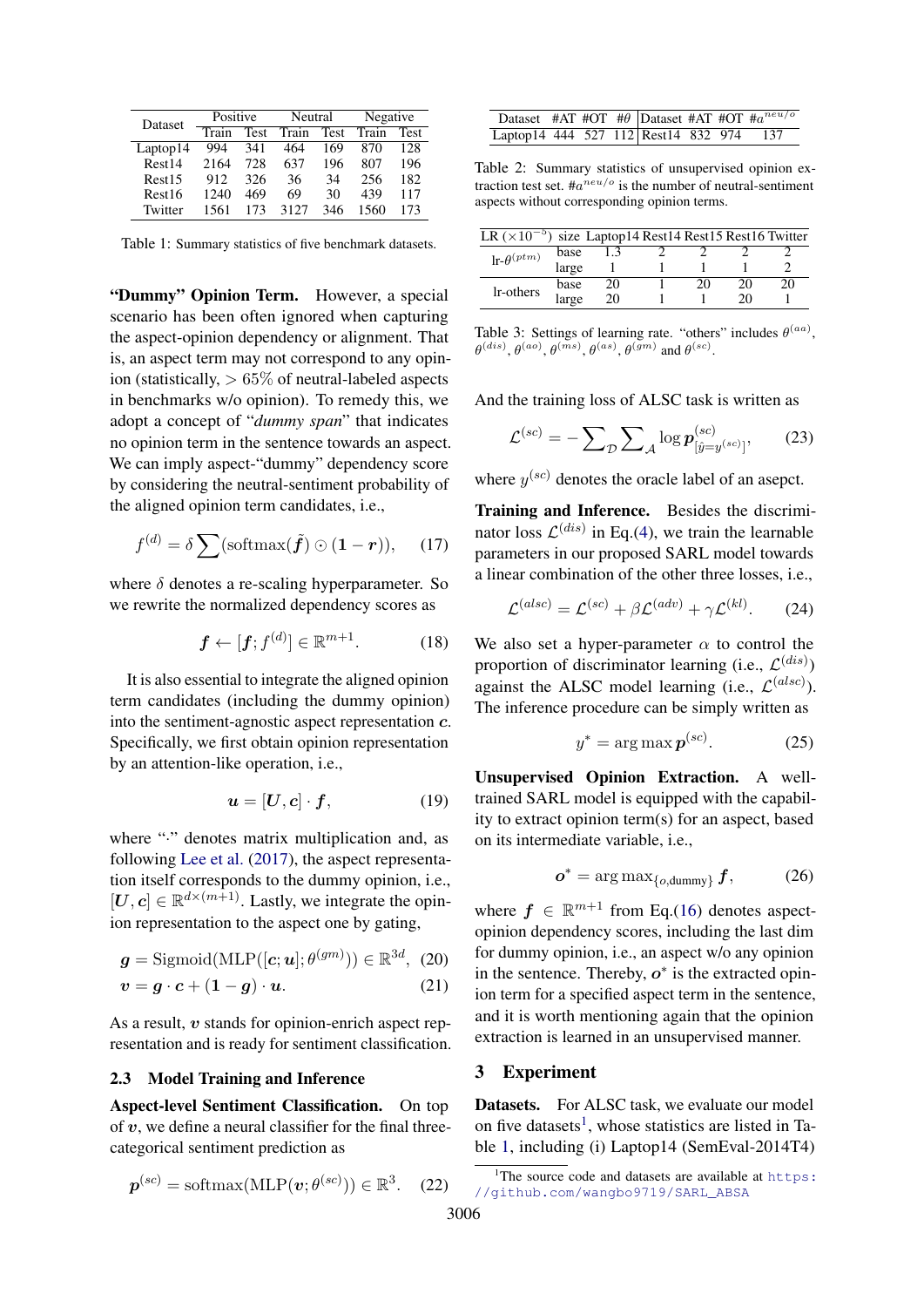<span id="page-5-0"></span>

| <b>Embedding</b>    | Method             |       | Laptop14 |       | Rest14  |                          | Rest <sub>15</sub>       |       | Rest16  |       | <b>Twitter</b> |
|---------------------|--------------------|-------|----------|-------|---------|--------------------------|--------------------------|-------|---------|-------|----------------|
|                     |                    | Accu  | $Ma-F1$  | Accu  | $Ma-F1$ | Accu                     | $Ma-F1$                  | Accu  | $Ma-F1$ | Accu  | $Ma-F1$        |
| Static              | <b>ASGCN</b>       | 75.55 | 71.01    | 80.86 | 72.19   | 79.89                    | 61.89                    | 88.99 | 67.48   | 72.15 | 70.40          |
| Embedding           | <b>CDT</b>         | 77.19 | 72.99    | 82.30 | 74.02   |                          | $\overline{\phantom{0}}$ | 85.58 | 69.93   | 74.66 | 73.66          |
|                     | <b>BiGCN</b>       | 74.59 | 71.84    | 81.97 | 73.48   | 81.16                    | 64.79                    | 88.96 | 70.84   | 74.16 | 73.35          |
|                     | <b>DGEDT</b>       | 79.80 | 75.60    | 86.30 | 80.00   | 84.00                    | 71.00                    | 91.90 | 79.00   | 77.90 | 75.40          |
| $BERT_{base}$       | <b>RGAT</b>        | 78.21 | 74.07    | 86.60 | 81.35   | ۰                        |                          |       |         | 76.15 | 74.88          |
|                     | kumaGCN            | 81.98 | 78.81    | 86.43 | 80.30   | 80.69                    | 65.99                    | 89.39 | 73.19   | 77.89 | 77.03          |
|                     | †ASGCN-FT-RoBERTa  | 83.33 | 80.32    | 86.87 | 80.59   |                          |                          |       |         | 76.10 | 75.07          |
|                     | †PWCN-FT-RoBERTa   | 84.01 | 81.08    | 87.35 | 80.85   | ٠                        |                          |       | -       | 77.02 | 75.52          |
| <b>RoBERTa</b> base | †RGAT-FT-RoBERTa   | 83.33 | 79.95    | 87.52 | 81.29   | ٠                        |                          |       | -       | 75.81 | 74.91          |
|                     | †MLP               | 83.78 | 80.73    | 87.37 | 80.96   | $\overline{\phantom{0}}$ |                          |       | -       | 77.17 | 76.20          |
|                     | <b>SARL</b> (ours) | 85.42 | 82.97    | 88.21 | 82.44   | 88.19                    | 73.83                    | 94.62 | 81.92   | 78.03 | 76.97          |
| RoBERTalarge        | <b>SARL</b> (ours) | 85.74 | 82.97    | 90.45 | 85.34   | 91.88                    | 78.88                    | 95.76 | 84.29   | 78.32 | 77.32          |

Table 4: ALSC results on the five datasets. †Numbers are from [Dai et al.](#page-8-4) [\(2021\)](#page-8-4), and others are from the original papers, i.e., ASGCN [\(Zhang et al.,](#page-10-0) [2019a\)](#page-10-0), CDT [\(Sun et al.,](#page-9-1) [2019b\)](#page-9-1), BiGCN [\(Zhang and Qian,](#page-10-3) [2020\)](#page-10-3), DGEDT [\(Tang et al.,](#page-9-2) [2020\)](#page-9-2), RGAT [\(Wang et al.,](#page-9-3) [2020\)](#page-9-3), kumaGCN [\(Chen et al.,](#page-8-2) [2020\)](#page-8-2), PWCN-FT-RoBERTa [\(Zhang et al.,](#page-10-4) [2019b\)](#page-10-4).

[\(Pontiki et al.,](#page-9-8) [2014\)](#page-9-8) with laptop reviews, (ii) Rest14 (SemEval-2014T4), Rest15 (SemEval-2015T12) and Rest16 (SemEval-2016T5) [\(Pontiki](#page-9-8) [et al.,](#page-9-8) [2014,](#page-9-8) [2015,](#page-9-9) [2016\)](#page-9-10) with restaurant reviews, and (iii) Twitter [\(Mitchell et al.,](#page-9-11) [2013\)](#page-9-11) with tweets. Following most competitors including the models compared in Table [4,](#page-5-0) we do not split training set.

To evaluate unsupervised opinion extraction, we employ the test set from [Xu et al.](#page-9-12) [\(2020\)](#page-9-12) where annotations of opinion terms<sup>[2](#page-5-1)</sup> are from [Fan et al.](#page-8-14) [\(2019\)](#page-8-14). The statistics are listed in Table [2.](#page-4-3)

Training Setups. We use a mini-batch Stochastic Gradient Descent (SGD) to minimize the loss functions, with Adam optimizer, 10% warm-up, and a linear decay of the learning rate. To initialize the Transformer, we alternate between pre-trained RoBERTa<sub>base</sub> and <sub>large</sub>. We set batch size  $= 16$  and max sequence length  $= 64$  based on experience, and conduct grid searches for the other hyperparameters. Then, we set the max width of candidate span  $l = 15$ , the number of training epochs = 7 for Twitter and 10 for other datasets, the training proportion  $\alpha = 1/3$  for Laptop14 and Twitter, 0.2 for Rest14 and Rest15, 0.1 for Rest16, the loss weight in Eq.[\(24\)](#page-4-4)  $\beta = 0.05$  for Rest15 and Twitter and 0.1 for the remains,  $\gamma = 1$ , and  $\delta = 1/m$  in Eq.[\(17\)](#page-4-5). The learning rates are listed in Table [3.](#page-4-6)

#### 3.1 Overall Performance

ALSC results of competitive approaches and our SARL on the five benchmarks are shown in Table [4.](#page-5-0) Following prior works, we adopt accuracy (Accu) and macro-F1 (Ma-F1) to evaluate the performance, and the results of SARL are the best values from

ten runs. It is observed that our proposed SARL achieves state-of-the-art performance on all these datasets. Compared to static embedding-based methods, the methods with pre-trained Transformer gain better results. In the same embedding genre RoBERTabase, SARL outperforms others by an average of 1% on accuracy and 1.3% on macro-F1. Furthermore, the RoBERTalarge-based SARL derives more significant progress.

#### 3.2 Sentiment Bias Elimination

Bias Statistics. As in Figure [2](#page-5-2) (left), the sentiment bias is common since aspects with bias polarity account for nearly 50% in most datasets.

The Success of Adversarial Learning. To explore the effectiveness of our adversarial learning, we first train a model without adversarial, "w/o adv" for short (please refer to below ablation study for more). Then, based on this trained model, we add a sentiment bias detector that has the same architecture as the discriminator to detect the bias existing in aspects representations. Here, we use the ratio of neutral predictions to measure the accuracy of detector since the smaller ratio means more bias de-

<span id="page-5-2"></span>

Figure 2: Sentiment bias analysis on five datasets. The "Baseline" in right denotes the span-based Transformer baseline. Suppose an aspects set  $S = \{a | (y^{(pr)} \neq \textit{Neutral}) \land (y^{(pr)} \neq \textit{Neutral})\}$  $y^{(sc)}$ } denotes all potential aspects who will be misclassified due to the sentiment bias, the vertical axis in right represents the proportion of  $|Q|/|S|$ , where  $Q = \{a | a \in S \wedge y^* =$  $y^{(pr)} \neq y^{(sc)}$ . And the number on the top of bin is  $|Q|$ .

<span id="page-5-1"></span> $2<sup>2</sup>$ The sentences in this dataset cannot completely match the standard ALSC dataset so we only use the overlap part.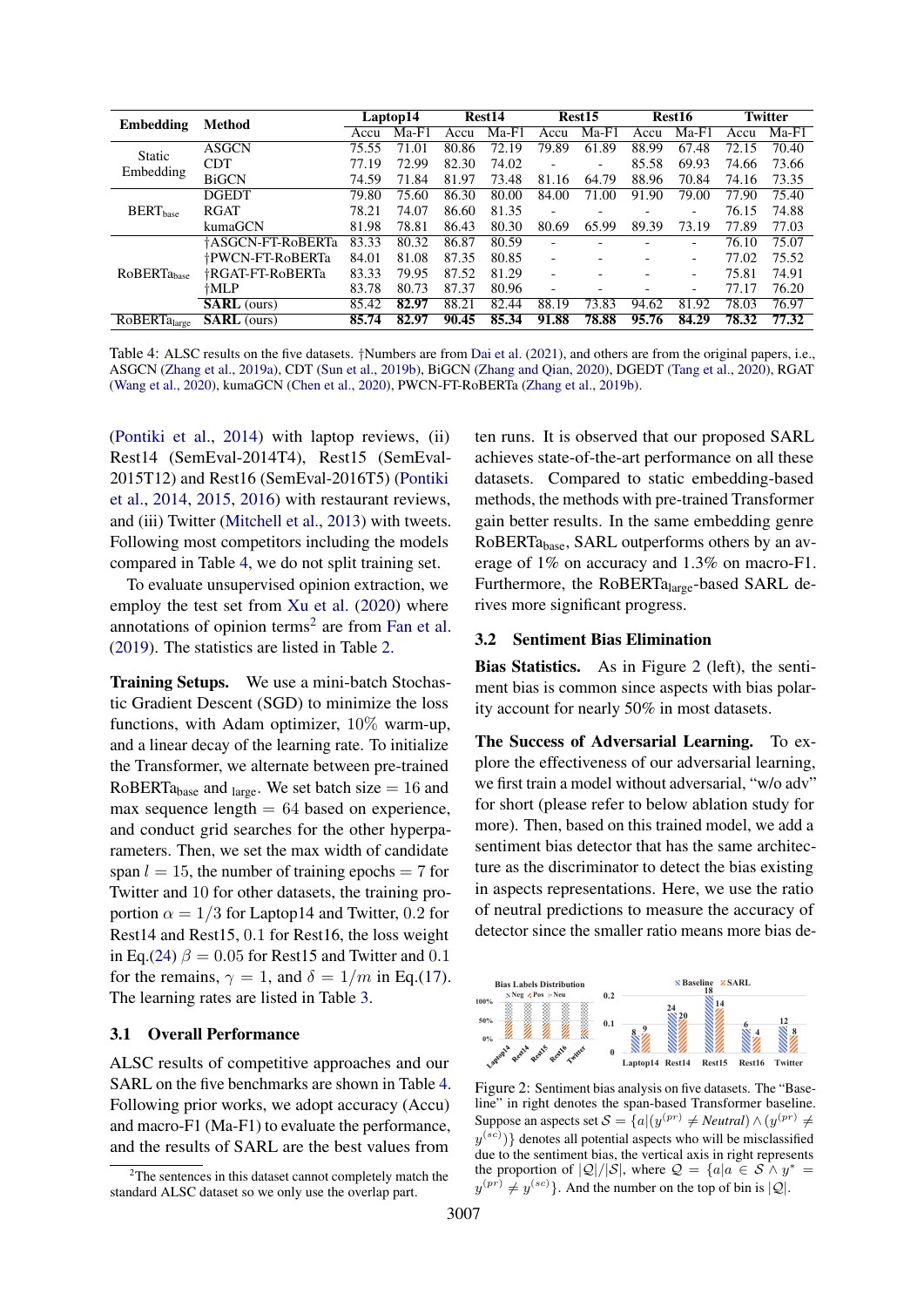<span id="page-6-1"></span>

| Super-       |                                                                                                     | Laptop14 |                |                          |                    |    |  | Rest <sub>14</sub> |                                                                                 |                          |                     |                          |                |    |                                 |  |  |
|--------------|-----------------------------------------------------------------------------------------------------|----------|----------------|--------------------------|--------------------|----|--|--------------------|---------------------------------------------------------------------------------|--------------------------|---------------------|--------------------------|----------------|----|---------------------------------|--|--|
| vision       | Method                                                                                              | @1       |                |                          | @3                 |    |  |                    | @1                                                                              |                          |                     | @3                       |                |    |                                 |  |  |
|              |                                                                                                     | EM       |                |                          |                    | EM |  |                    | F                                                                               | EM                       |                     |                          | F              | EМ |                                 |  |  |
|              | SpanMlt                                                                                             |          |                | $\overline{\phantom{a}}$ | 80.6               |    |  |                    |                                                                                 |                          |                     | $\overline{\phantom{0}}$ | 84.0           |    |                                 |  |  |
|              | Peng et al. (2020)                                                                                  |          |                |                          | 81.8 84.8 83.2     |    |  |                    |                                                                                 | $\overline{\phantom{0}}$ |                     |                          | 76.9 75.3 76.0 |    |                                 |  |  |
|              | <b>Induced Tree</b>                                                                                 |          |                |                          | 8.5 29.4 20.6 22.6 |    |  |                    |                                                                                 |                          | 10.6 30.2 21.8 23.5 |                          |                |    |                                 |  |  |
| $\checkmark$ | <b>SARL</b> (ours)                                                                                  |          |                |                          |                    |    |  |                    | 42.3 62.2 68.7 62.8 60.5 76.3 81.4 77.1 49.4 65.9 67.1 64.8 76.0 86.0 88.2 86.1 |                          |                     |                          |                |    |                                 |  |  |
|              | w/o distillation                                                                                    |          | 16.3 37.5 32.1 |                          | 31.8               |    |  |                    | 27.5 52.8 50.7 47.8 19.0 43.9 45.3 41.1                                         |                          |                     |                          |                |    | $\parallel$ 34.8 65.3 68.1 62.8 |  |  |
|              | w/o sentiment score 15.0 32.7 29.7 28.6 27.7 54.2 51.9 49.4 30.9 52.5 50.5 48.9 52.1 73.7 74.1 71.2 |          |                |                          |                    |    |  |                    |                                                                                 |                          |                     |                          |                |    |                                 |  |  |

Table 5: Unsupervised opinion extraction results (%) on Laptop14/Rest14. The resulting numbers of SpanMlt [\(Zhao et al.,](#page-10-1) [2020\)](#page-10-1) and [Peng et al.](#page-9-0) [\(2020\)](#page-9-0) are from their original papers which the metrics under @1 are the standard metrics. The results of induced tree [\(Dai et al.,](#page-8-4) [2021\)](#page-8-4) are calculated by regarding the aspects' sub-nodes in the tree as its extracted opinions.

<span id="page-6-0"></span>

Figure 3: ALSC results of SARL, and "SARL with neutral reinforce", i.e., w/  $\mathcal{L}_{a(dis)}^{(adv)}$  $\begin{array}{c} (adv) \\ \theta^{(dis)}, \theta^{(aa)}, \theta^{(ptm)} \end{array}$  while w/o  $\mathcal{L}^{(dis)}$ .

tected. Compared to 98.75% by full SARL model, the detector's ratio 69.64% is much smaller, which proves both necessity and success of adversarial learning. Further, as in Figure [3,](#page-6-0) we train a model w/o adv but with neutral reinforce and there are obvious decreases compared with the full SARL.

Results of Elimination. Comparing to a spanlevel baseline that simply feeds the aspect representation  $c$  in Eq.[\(2\)](#page-1-2) into an MLP to get the sentiment predictions, ours alleviates the problem as shown in Figure [2](#page-5-2) (right). A possible reason is that the aspects in Laptop14 (e.g., *screen* and *size*) merely have a little sentiment in themselves so that the bias labels from SentiWordNet are noisier.

#### 3.3 Unsupervised Opinion Extraction

Explicit Opinion Extraction. To measure the model's ability of opinions extraction w/o supervision, we present the following novel metrics including the top-N-based Exact Match (EM@N), Precision (P@N), Recall (R@N) and F1-Score (F@N). Specifically, EM@N denotes the gold opinion term appears in the top-N opinion term candidates. And the Precision@N, Recall@N and F1@N are also employed to describe the maximum char-level overlap. As shown in Table [5,](#page-6-1) SARL achieves promising performance on unsupervised opinion extrac-

<span id="page-6-2"></span>

|        | Laptop14  | Rest14    |           |  |  |  |  |  |
|--------|-----------|-----------|-----------|--|--|--|--|--|
| Hits@1 | Hits $@3$ | Hits $@1$ | Hits $@3$ |  |  |  |  |  |
| 30.36  | 56.25     | 45.99     | 61.31     |  |  |  |  |  |

Table 6: The Hits@N results about dummy opinions.

tion. Without any opinion annotation data, the top-3 based metrics achieve similar or even better performance compared with the models under opinion supervision. Further, comparing with Induced Tree, SARL achieves far better performance.

Dummy Opinion Extraction. To measure the dummy opinion ranking about neutral-sentiment aspects without opinion terms, we apply Hits@N that stands for the ratio of such aspects that the dummy opinion is ranked in top-N. As shown in Table [6,](#page-6-2) the performance is adequate to support the purpose of introducing dummy opinions.

#### 3.4 Ablation Study

To explore each module's contribution, we conduct an extensive ablation study. For ALSC, (1) The results of "model w/o adv" are slightly higher than the "model w/o all", which indicates that the AT-OT aligner is helpful for classification due to our opinion terms integration; and (2) The "model w/o aligner" achieves sub-optimal results and completely loses the ability of opinion extraction. In addition, the component dropping also severely affects the performance of opinion extraction as in Table [5.](#page-6-1) The extraction performance decrease of SARL "w/o distillation" is larger than "w/o sentiment score". A potential reason is that the sentiment scorer performs poorly without any supervision and thus generates incorrect sentiment scores.

| Method            |       | Laptop14 | Rest14 |         |  |  |
|-------------------|-------|----------|--------|---------|--|--|
|                   | Accu  | $Ma-F1$  | Accu   | $Ma-F1$ |  |  |
| Full model        | 85.74 | 82.97    | 90.45  | 85.34   |  |  |
| w/o adv           | 83.70 | 80.55    | 89.46  | 82.16   |  |  |
| w/o AT-OT aligner | 84.64 | 81.75    | 89.28  | 83.51   |  |  |
| w/o all           | 83.86 | 80.53    | 89.02  | 82.59   |  |  |

Table 7: Ablation results of ALSC. The full model denotes our proposed SARL. "w/o adv" removes anti-bias module in[§2.1.](#page-1-0) "w/o AT-OT aligner" removes the proposed module in [§2.2.](#page-2-1) "w/o all" degrades our SARL model to Transformerbased span-level ALSC (i.e., classification based on Eq.[\(2\)](#page-1-2)).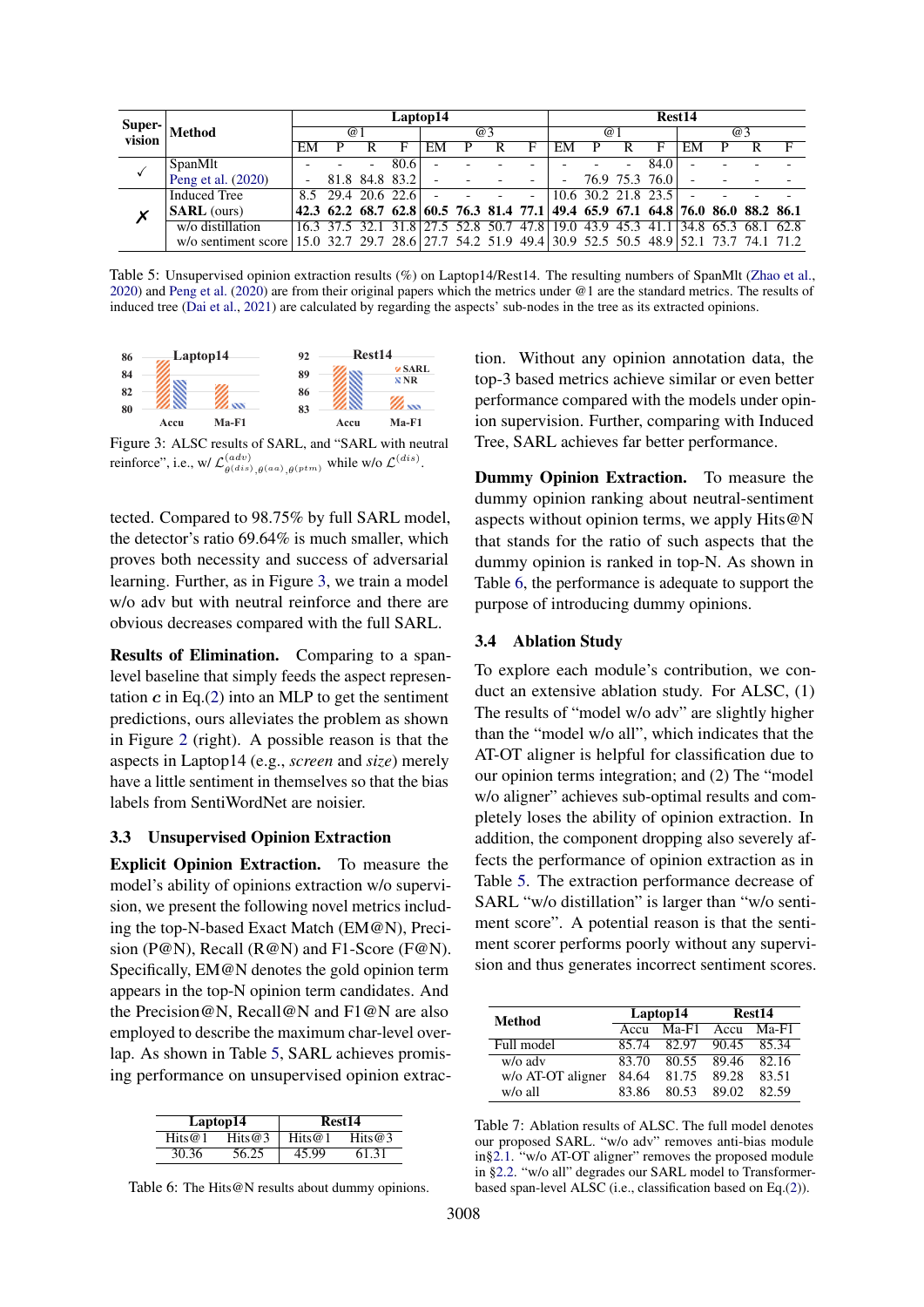<span id="page-7-0"></span>

| <b>Index</b>   | <b>Example</b>                                            | "w/o all" | <b>SARL</b> | <b>Top-3 candidates</b>            |  |
|----------------|-----------------------------------------------------------|-----------|-------------|------------------------------------|--|
|                | After dinner I heard $[music]_{neu}$ playing and          |           | neu         | dummy; playing;                    |  |
|                | discovered that there is a lounge downstairs.             | pos       |             | playing and discovered             |  |
| 2              | Desserts include $[flan]_{neu}$ and sopaipillas.          | pos       | neu         | dummy; and; include                |  |
| 3              | How is this [place] <sub>neg</sub> still open?            | pos       | neg         | open; still open; dummy            |  |
| $\overline{4}$ | This place has beautiful [sushi] <sub>nos</sub> ,         |           |             | delicious; delicious CHEAP;        |  |
|                | and it's delicious CHEAP.                                 | pos       | pos         | beautiful                          |  |
| 5              | The wait [staff] $_{pos}$ was loud and inconsiderate.     | neg       | neg         | loud; was loud;                    |  |
|                |                                                           |           |             | loud and inconsiderate             |  |
| 6              | The sauce is excellent (very fresh) with                  |           |             | excellent; excellent (very fresh); |  |
|                | [dabs of real mozzarella] $_{neu}$ .                      | pos       | pos         | fresh                              |  |
|                | 15% gratuity automatically added to the [bill] $_{neq}$ . | neu       | neu         | dummy; automatically; 15           |  |
| 8              | The [quality of the meat] $_{neg}$ was on par             | pos       | neu         | dummy; par; was on par             |  |
|                | with your local grocery store.                            |           |             |                                    |  |

Table 8: Case study for sentiment bias (row 1-3), unsupervised opinion extraction (row 4-5) and error analysis (6-8).

## 3.5 Case Study

Does SARL eliminate sentiment bias? As the top-3 rows in Table [8,](#page-7-0) those aspects with intrinsic positive bias are mis-classified by our span-level baseline but correctly classified by SARL, which verifies the effectiveness of SARL.

How does SARL obtain interpretability from unsupervised opinion extraction? As listed in Table [8,](#page-7-0) SARL can exactly extract the opinion terms of the targeted aspect so provide promising interpretability for sentiment prediction under the unsupervised opinion setting. In addition, for the neutral aspect without explicit opinion terms in a sentence, the dummy opinion always ranks first like the  $2^{nd}$  row in Table [8,](#page-7-0) which explains the reason for neutral prediction.

Error Analysis. To analyze the limitation of ALSC models including ours, we investigate all the examples mis-classified by SARL on Rest14, and summarize two main problems: (1) The major (up to 66%) problem is neutral-related mis-classifying because a neutral aspect term is affected by the polarity words associated with other aspects (e.g.,  $6^{rd}$ row). The other problem (23%) refers to that it is infeasible to determine aspects' sentiment without commonsense knowledge (e.g., 7<sup>th</sup> row) or additional information (e.g., 8<sup>th</sup> row). In summary, how to accurately classify the aspect without explicit opinion is still an open problem.

#### 4 Related Work

Aspect-Level Sentiment Classification. ALSC relies heavily on modification relations between aspect term and opinion term in a sentence, so recent progresses mainly fall into modeling the relations by applying graph neutral networks to dependency

parsing tree [\(Sun et al.,](#page-9-1) [2019b;](#page-9-1) [Zhang et al.,](#page-10-0) [2019a;](#page-10-0) [Wang et al.,](#page-9-3) [2020\)](#page-9-3). Despite their effectiveness, they lack interpretability to the sentiment prediction. For further boosted, many methods [\(Sun et al.,](#page-9-4) [2019a;](#page-9-4) [Hu et al.,](#page-8-6) [2019;](#page-8-6) [Chen et al.,](#page-8-2) [2020;](#page-8-2) [Mao et al.,](#page-9-13) [2021;](#page-9-13) [Dai et al.,](#page-8-4) [2021\)](#page-8-4) introduce the pre-trained Transformer, which also brings a little interpretability due to the highlight modification between aspect and opinion terms derived from potential syntax knowledge [\(Wu et al.,](#page-9-5) [2020;](#page-9-5) [Dai et al.,](#page-8-4) [2021\)](#page-8-4). However, the derived interpretability is far from human-level. Furthermore, the Transformer tends to internalize terms' intrinsic sentiment bias, which is harmful to ALSC.

Aspect-Opinion Alignment. [Fan et al.](#page-8-14) [\(2019\)](#page-8-14) first defined the aspect-oriented opinion extraction task in which the aspect terms are given in advance. Later, [Zhao et al.](#page-10-1) [\(2020\)](#page-10-1) proposed the aspect-opinion co-extraction task. More recently, [Peng et al.](#page-9-0) [\(2020\)](#page-9-0) proposed the aspect sentiment triplet extraction and further explorations have conducted by [Xu et al.](#page-9-12) [\(2020\)](#page-9-12) and [Mao et al.](#page-9-13) [\(2021\)](#page-9-13). These models extract the opinion terms for aspects and thus provide explicit interpretability. However, they require manually labeled opinions data for training, which is much more expensive than three-categorical labeling in ALSC.

## 5 Conclusion

In this work, we propose SARL framework for ALSC. Specifically, we first present an adversarial anti-bias aspect encoder to eliminate sentiment bias in aspects and then propose an aspect-opinion dependency aligner to unsupervisedly extract opinions. The experiments on 5 benchmarks can greatly support our motivations and empirical results show state-of-the-art performance with interpretability.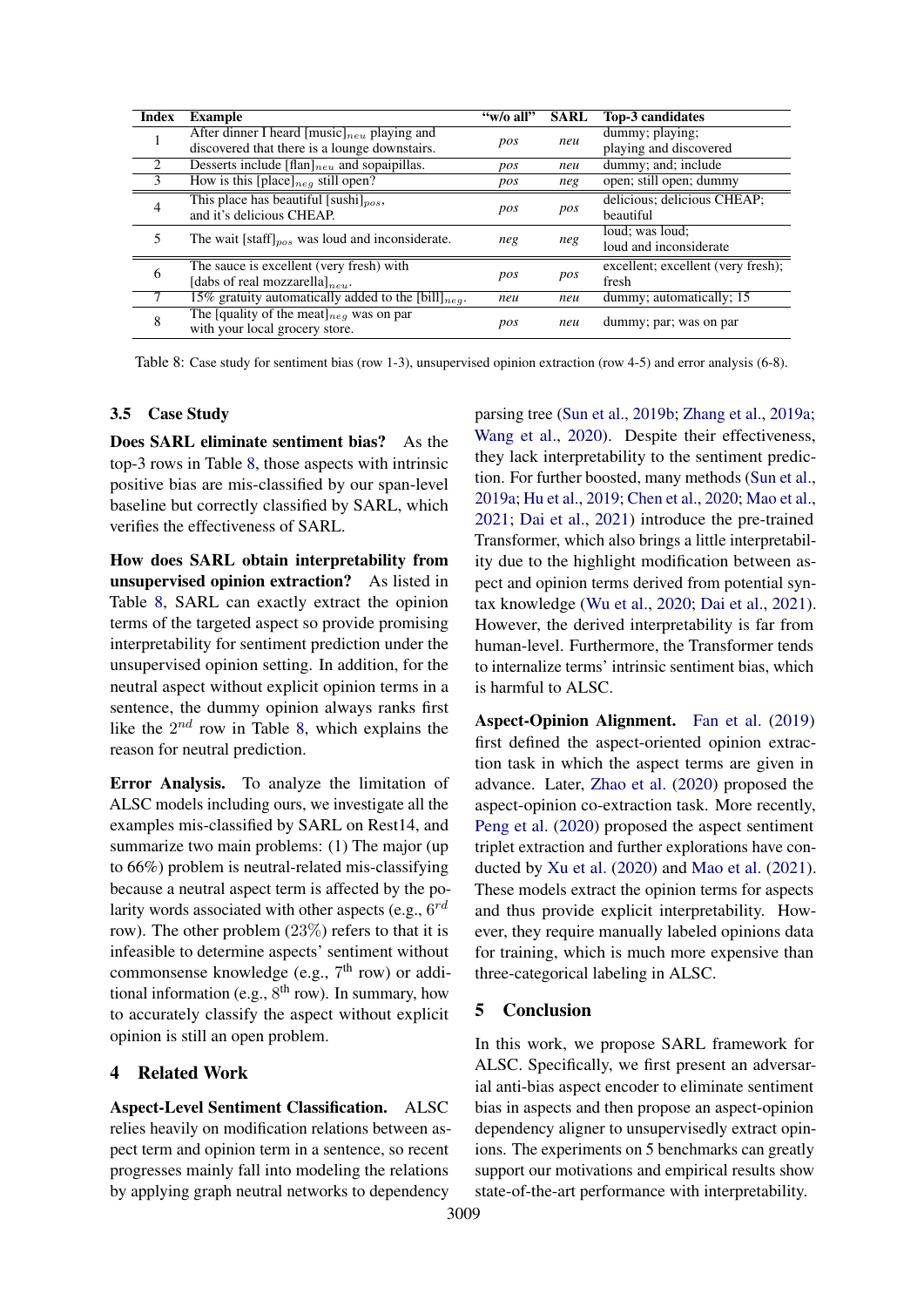## Acknowledgement

This work is supported by the National Natural Science Foundation of China (No.61976102, No.U19A2065).

#### References

- <span id="page-8-2"></span>Chenhua Chen, Zhiyang Teng, and Yue Zhang. 2020. [Inducing target-specific latent structures for aspect](https://doi.org/10.18653/v1/2020.emnlp-main.451) [sentiment classification.](https://doi.org/10.18653/v1/2020.emnlp-main.451) In *Proceedings of the 2020 Conference on Empirical Methods in Natural Language Processing, EMNLP 2020, Online, November 16-20, 2020*, pages 5596–5607. Association for Computational Linguistics.
- <span id="page-8-3"></span>Kevin Clark, Urvashi Khandelwal, Omer Levy, and Christopher D. Manning. 2019. [What does BERT](http://arxiv.org/abs/1906.04341) [look at? an analysis of bert's attention.](http://arxiv.org/abs/1906.04341) *CoRR*, abs/1906.04341.
- <span id="page-8-4"></span>Junqi Dai, Hang Yan, Tianxiang Sun, Pengfei Liu, and Xipeng Qiu. 2021. [Does syntax matter? A strong](https://www.aclweb.org/anthology/2021.naacl-main.146/) [baseline for aspect-based sentiment analysis with](https://www.aclweb.org/anthology/2021.naacl-main.146/) [roberta.](https://www.aclweb.org/anthology/2021.naacl-main.146/) In *Proceedings of the 2021 Conference of the North American Chapter of the Association for Computational Linguistics: Human Language Technologies, NAACL-HLT 2021, Online, June 6-11, 2021*, pages 1816–1829. Association for Computational Linguistics.
- <span id="page-8-1"></span>Jacob Devlin, Ming-Wei Chang, Kenton Lee, and Kristina Toutanova. 2019. [BERT: pre-training of](https://doi.org/10.18653/v1/n19-1423) [deep bidirectional transformers for language under](https://doi.org/10.18653/v1/n19-1423)[standing.](https://doi.org/10.18653/v1/n19-1423) In *Proceedings of the 2019 Conference of the North American Chapter of the Association for Computational Linguistics: Human Language Technologies, NAACL-HLT 2019, Minneapolis, MN, USA, June 2-7, 2019, Volume 1 (Long and Short Papers)*, pages 4171–4186. Association for Computational Linguistics.
- <span id="page-8-7"></span>Andrea Esuli and Fabrizio Sebastiani. 2006. [SENTI-](http://www.lrec-conf.org/proceedings/lrec2006/summaries/384.html)[WORDNET: A publicly available lexical resource](http://www.lrec-conf.org/proceedings/lrec2006/summaries/384.html) [for opinion mining.](http://www.lrec-conf.org/proceedings/lrec2006/summaries/384.html) In *Proceedings of the Fifth International Conference on Language Resources and Evaluation, LREC 2006, Genoa, Italy, May 22- 28, 2006*, pages 417–422. European Language Resources Association (ELRA).
- <span id="page-8-14"></span>Zhifang Fan, Zhen Wu, Xin-Yu Dai, Shujian Huang, and Jiajun Chen. 2019. [Target-oriented opinion](https://doi.org/10.18653/v1/n19-1259) [words extraction with target-fused neural sequence](https://doi.org/10.18653/v1/n19-1259) [labeling.](https://doi.org/10.18653/v1/n19-1259) In *Proceedings of the 2019 Conference of the North American Chapter of the Association for Computational Linguistics: Human Language Technologies, NAACL-HLT 2019, Minneapolis, MN, USA, June 2-7, 2019, Volume 1 (Long and Short Papers)*, pages 2509–2518. Association for Computational Linguistics.
- <span id="page-8-13"></span>Geoffrey E. Hinton, Oriol Vinyals, and Jeffrey Dean. 2015. [Distilling the knowledge in a neural network.](http://arxiv.org/abs/1503.02531) *CoRR*, abs/1503.02531.
- <span id="page-8-9"></span>Xiaochen Hou, Peng Qi, Guangtao Wang, Rex Ying, Jing Huang, Xiaodong He, and Bowen Zhou. 2021. [Graph ensemble learning over multiple dependency](http://arxiv.org/abs/2103.11794) [trees for aspect-level sentiment classification.](http://arxiv.org/abs/2103.11794) *CoRR*, abs/2103.11794.
- <span id="page-8-6"></span>Minghao Hu, Yuxing Peng, Zhen Huang, Dongsheng Li, and Yiwei Lv. 2019. [Open-domain targeted sen](https://doi.org/10.18653/v1/p19-1051)[timent analysis via span-based extraction and classi](https://doi.org/10.18653/v1/p19-1051)[fication.](https://doi.org/10.18653/v1/p19-1051) In *Proceedings of the 57th Conference of the Association for Computational Linguistics, ACL 2019, Florence, Italy, July 28- August 2, 2019, Volume 1: Long Papers*, pages 537–546. Association for Computational Linguistics.
- <span id="page-8-5"></span>Po-Sen Huang, Huan Zhang, Ray Jiang, Robert Stanforth, Johannes Welbl, Jack Rae, Vishal Maini, Dani Yogatama, and Pushmeet Kohli. 2020. [Reducing](https://doi.org/10.18653/v1/2020.findings-emnlp.7) [sentiment bias in language models via counterfac](https://doi.org/10.18653/v1/2020.findings-emnlp.7)[tual evaluation.](https://doi.org/10.18653/v1/2020.findings-emnlp.7) In *Proceedings of the 2020 Conference on Empirical Methods in Natural Language Processing: Findings, EMNLP 2020, Online Event, 16-20 November 2020*, pages 65–83. Association for Computational Linguistics.
- <span id="page-8-8"></span>Bin Jiang, Jing Hou, Wanyue Zhou, Chao Yang, Shihan Wang, and Liang Pang. 2020. [Metnet: A mutual](https://doi.org/10.18653/v1/2020.coling-main.14) [enhanced transformation network for aspect-based](https://doi.org/10.18653/v1/2020.coling-main.14) [sentiment analysis.](https://doi.org/10.18653/v1/2020.coling-main.14) In *Proceedings of the 28th International Conference on Computational Linguistics, COLING 2020, Barcelona, Spain (Online), December 8-13, 2020*, pages 162–172. International Committee on Computational Linguistics.
- <span id="page-8-0"></span>Long Jiang, Mo Yu, Ming Zhou, Xiaohua Liu, and Tiejun Zhao. 2011. [Target-dependent twitter sen](https://www.aclweb.org/anthology/P11-1016/)[timent classification.](https://www.aclweb.org/anthology/P11-1016/) In *The 49th Annual Meeting of the Association for Computational Linguistics: Human Language Technologies, Proceedings of the Conference, 19-24 June, 2011, Portland, Oregon, USA*, pages 151–160. The Association for Computer Linguistics.
- <span id="page-8-12"></span>Kenton Lee, Luheng He, Mike Lewis, and Luke Zettlemoyer. 2017. [End-to-end neural coreference reso](https://doi.org/10.18653/v1/d17-1018)[lution.](https://doi.org/10.18653/v1/d17-1018) In *Proceedings of the 2017 Conference on Empirical Methods in Natural Language Processing, EMNLP 2017, Copenhagen, Denmark, September 9- 11, 2017*, pages 188–197. Association for Computational Linguistics.
- <span id="page-8-10"></span>Zhouhan Lin, Minwei Feng, Cícero Nogueira dos Santos, Mo Yu, Bing Xiang, Bowen Zhou, and Yoshua Bengio. 2017. [A structured self-attentive sen](https://openreview.net/forum?id=BJC_jUqxe)[tence embedding.](https://openreview.net/forum?id=BJC_jUqxe) In *5th International Conference on Learning Representations, ICLR 2017, Toulon, France, April 24-26, 2017, Conference Track Proceedings*. OpenReview.net.
- <span id="page-8-11"></span>Yang Liu, Chengjie Sun, Lei Lin, and Xiaolong Wang. 2016. [Learning natural language inference us](http://arxiv.org/abs/1605.09090)[ing bidirectional LSTM model and inner-attention.](http://arxiv.org/abs/1605.09090) *CoRR*, abs/1605.09090.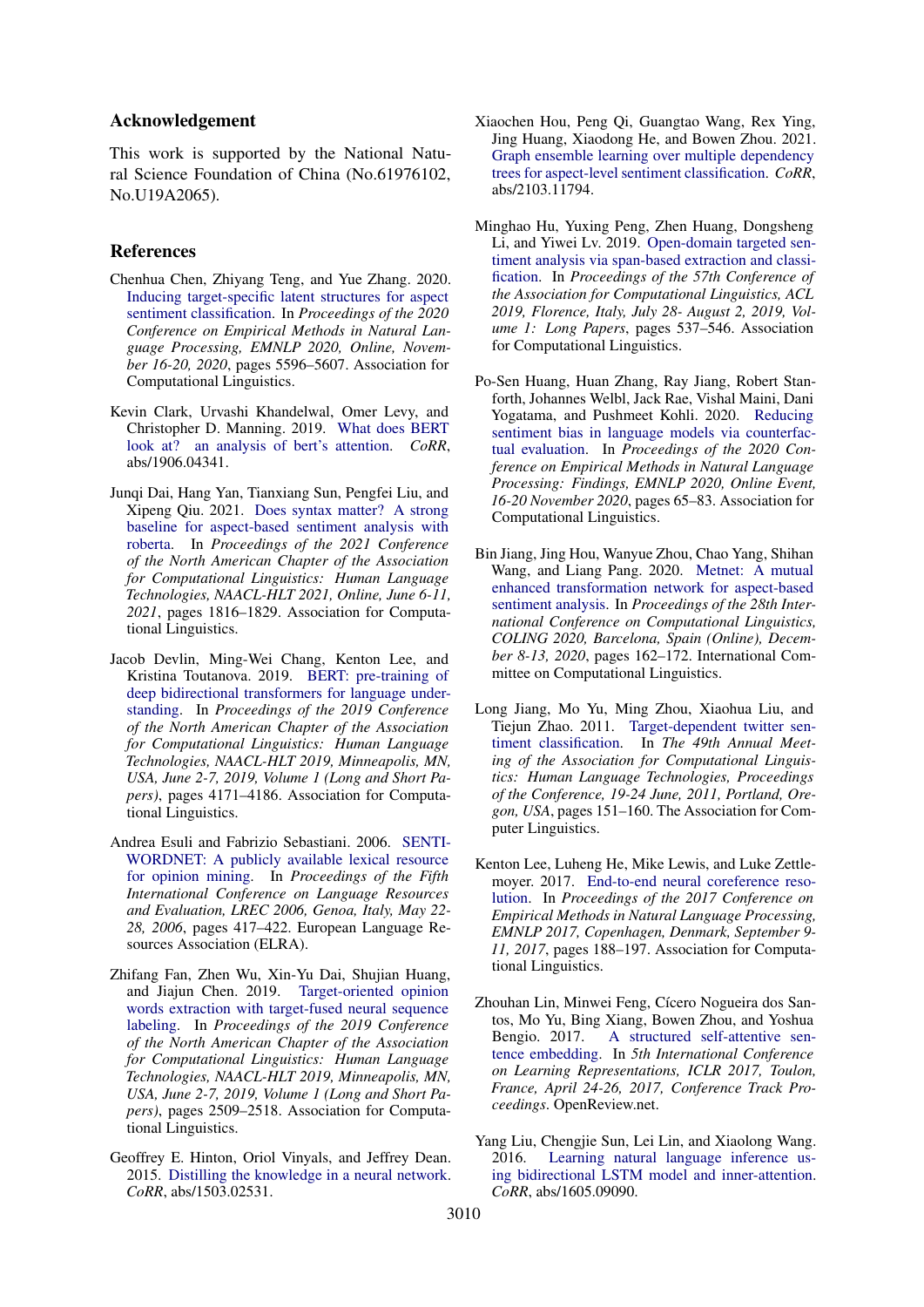- <span id="page-9-13"></span>Yue Mao, Yi Shen, Chao Yu, and Longjun Cai. 2021. [A](http://arxiv.org/abs/2101.00816) [joint training dual-mrc framework for aspect based](http://arxiv.org/abs/2101.00816) [sentiment analysis.](http://arxiv.org/abs/2101.00816) *CoRR*, abs/2101.00816.
- <span id="page-9-11"></span>Margaret Mitchell, Jacqui Aguilar, Theresa Wilson, and Benjamin Van Durme. 2013. [Open domain tar](https://www.aclweb.org/anthology/D13-1171/)[geted sentiment.](https://www.aclweb.org/anthology/D13-1171/) In *Proceedings of the 2013 Conference on Empirical Methods in Natural Language Processing, EMNLP 2013, 18-21 October 2013, Grand Hyatt Seattle, Seattle, Washington, USA, A meeting of SIGDAT, a Special Interest Group of the ACL*, pages 1643–1654. ACL.
- <span id="page-9-0"></span>Haiyun Peng, Lu Xu, Lidong Bing, Fei Huang, Wei Lu, and Luo Si. 2020. [Knowing what, how and](https://aaai.org/ojs/index.php/AAAI/article/view/6383) [why: A near complete solution for aspect-based sen](https://aaai.org/ojs/index.php/AAAI/article/view/6383)[timent analysis.](https://aaai.org/ojs/index.php/AAAI/article/view/6383) In *The Thirty-Fourth AAAI Conference on Artificial Intelligence, AAAI 2020, The Thirty-Second Innovative Applications of Artificial Intelligence Conference, IAAI 2020, The Tenth AAAI Symposium on Educational Advances in Artificial Intelligence, EAAI 2020, New York, NY, USA, February 7-12, 2020*, pages 8600–8607. AAAI Press.
- <span id="page-9-10"></span>Maria Pontiki, Dimitris Galanis, Haris Papageorgiou, Ion Androutsopoulos, Suresh Manandhar, Mohammad Al-Smadi, Mahmoud Al-Ayyoub, Yanyan Zhao, Bing Qin, Orphée De Clercq, Véronique Hoste, Marianna Apidianaki, Xavier Tannier, Natalia V. Loukachevitch, Evgeniy V. Kotelnikov, Núria Bel, Salud María Jiménez Zafra, and Gülsen Eryigit. 2016. [Semeval-2016 task 5: Aspect based](https://doi.org/10.18653/v1/s16-1002) [sentiment analysis.](https://doi.org/10.18653/v1/s16-1002) In *Proceedings of the 10th International Workshop on Semantic Evaluation, SemEval@NAACL-HLT 2016, San Diego, CA, USA, June 16-17, 2016*, pages 19–30. The Association for Computer Linguistics.
- <span id="page-9-9"></span>Maria Pontiki, Dimitris Galanis, Haris Papageorgiou, Suresh Manandhar, and Ion Androutsopoulos. 2015. [Semeval-2015 task 12: Aspect based sentiment anal](https://doi.org/10.18653/v1/s15-2082)[ysis.](https://doi.org/10.18653/v1/s15-2082) In *Proceedings of the 9th International Workshop on Semantic Evaluation, SemEval@NAACL-HLT 2015, Denver, Colorado, USA, June 4-5, 2015*, pages 486–495. The Association for Computer Linguistics.
- <span id="page-9-8"></span>Maria Pontiki, Dimitris Galanis, John Pavlopoulos, Harris Papageorgiou, Ion Androutsopoulos, and Suresh Manandhar. 2014. [Semeval-2014 task 4: As](https://doi.org/10.3115/v1/s14-2004)[pect based sentiment analysis.](https://doi.org/10.3115/v1/s14-2004) In *Proceedings of the 8th International Workshop on Semantic Evaluation, SemEval@COLING 2014, Dublin, Ireland, August 23-24, 2014*, pages 27–35. The Association for Computer Linguistics.
- <span id="page-9-7"></span>Nils Reimers and Iryna Gurevych. 2019. [Sentence](https://doi.org/10.18653/v1/D19-1410)[bert: Sentence embeddings using siamese bert](https://doi.org/10.18653/v1/D19-1410)[networks.](https://doi.org/10.18653/v1/D19-1410) In *Proceedings of the 2019 Conference on Empirical Methods in Natural Language Processing and the 9th International Joint Conference on Natural Language Processing, EMNLP-IJCNLP 2019, Hong Kong, China, November 3-7, 2019*, pages 3980–3990. Association for Computational Linguistics.
- <span id="page-9-6"></span>Richard Socher, Alex Perelygin, Jean Wu, Jason Chuang, Christopher D. Manning, Andrew Y. Ng, and Christopher Potts. 2013. [Recursive deep mod](https://www.aclweb.org/anthology/D13-1170/)[els for semantic compositionality over a sentiment](https://www.aclweb.org/anthology/D13-1170/) [treebank.](https://www.aclweb.org/anthology/D13-1170/) In *Proceedings of the 2013 Conference on Empirical Methods in Natural Language Processing, EMNLP 2013, 18-21 October 2013, Grand Hyatt Seattle, Seattle, Washington, USA, A meeting of SIGDAT, a Special Interest Group of the ACL*, pages 1631–1642. ACL.
- <span id="page-9-4"></span>Chi Sun, Luyao Huang, and Xipeng Qiu. 2019a. [Uti](https://doi.org/10.18653/v1/n19-1035)[lizing BERT for aspect-based sentiment analysis via](https://doi.org/10.18653/v1/n19-1035) [constructing auxiliary sentence.](https://doi.org/10.18653/v1/n19-1035) In *Proceedings of the 2019 Conference of the North American Chapter of the Association for Computational Linguistics: Human Language Technologies, NAACL-HLT 2019, Minneapolis, MN, USA, June 2-7, 2019, Volume 1 (Long and Short Papers)*, pages 380–385. Association for Computational Linguistics.
- <span id="page-9-1"></span>Kai Sun, Richong Zhang, Samuel Mensah, Yongyi Mao, and Xudong Liu. 2019b. [Aspect-level senti](https://doi.org/10.18653/v1/D19-1569)[ment analysis via convolution over dependency tree.](https://doi.org/10.18653/v1/D19-1569) In *Proceedings of the 2019 Conference on Empirical Methods in Natural Language Processing and the 9th International Joint Conference on Natural Language Processing, EMNLP-IJCNLP 2019, Hong Kong, China, November 3-7, 2019*, pages 5678– 5687. Association for Computational Linguistics.
- <span id="page-9-2"></span>Hao Tang, Donghong Ji, Chenliang Li, and Qiji Zhou. 2020. [Dependency graph enhanced dual](https://doi.org/10.18653/v1/2020.acl-main.588)[transformer structure for aspect-based sentiment](https://doi.org/10.18653/v1/2020.acl-main.588) [classification.](https://doi.org/10.18653/v1/2020.acl-main.588) In *Proceedings of the 58th Annual Meeting of the Association for Computational Linguistics, ACL 2020, Online, July 5-10, 2020*, pages 6578–6588. Association for Computational Linguistics.
- <span id="page-9-3"></span>Kai Wang, Weizhou Shen, Yunyi Yang, Xiaojun Quan, and Rui Wang. 2020. [Relational graph attention net](https://doi.org/10.18653/v1/2020.acl-main.295)[work for aspect-based sentiment analysis.](https://doi.org/10.18653/v1/2020.acl-main.295) In *Proceedings of the 58th Annual Meeting of the Association for Computational Linguistics, ACL 2020, Online, July 5-10, 2020*, pages 3229–3238. Association for Computational Linguistics.
- <span id="page-9-5"></span>Zhiyong Wu, Yun Chen, Ben Kao, and Qun Liu. 2020. [Perturbed masking: Parameter-free probing for ana](https://doi.org/10.18653/v1/2020.acl-main.383)[lyzing and interpreting BERT.](https://doi.org/10.18653/v1/2020.acl-main.383) In *Proceedings of the 58th Annual Meeting of the Association for Computational Linguistics, ACL 2020, Online, July 5-10, 2020*, pages 4166–4176. Association for Computational Linguistics.
- <span id="page-9-12"></span>Lu Xu, Hao Li, Wei Lu, and Lidong Bing. 2020. [Position-aware tagging for aspect sentiment triplet](https://doi.org/10.18653/v1/2020.emnlp-main.183) [extraction.](https://doi.org/10.18653/v1/2020.emnlp-main.183) In *Proceedings of the 2020 Conference on Empirical Methods in Natural Language Processing, EMNLP 2020, Online, November 16-20, 2020*, pages 2339–2349. Association for Computational Linguistics.